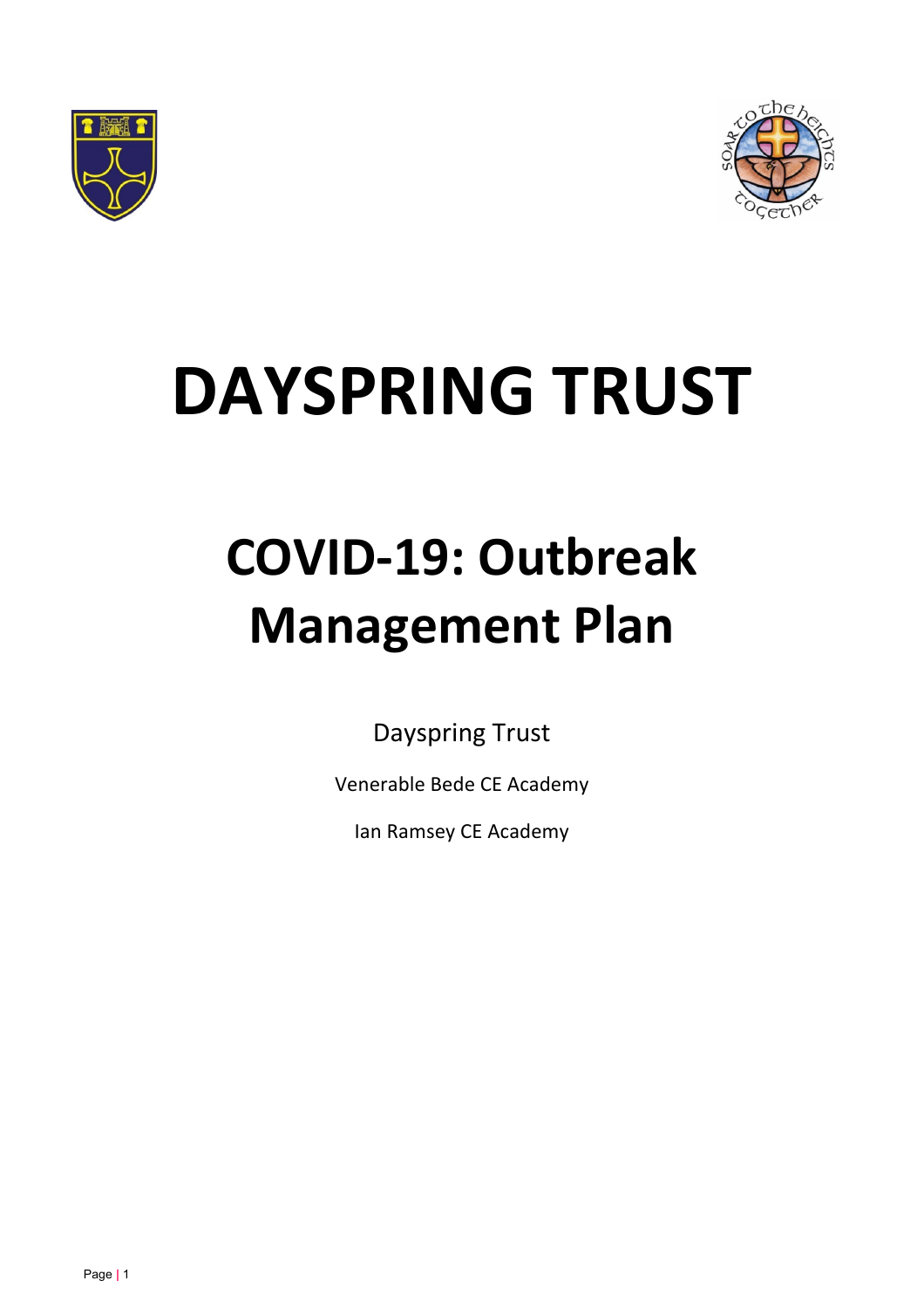The Dayspring Trust aims to serve its community by providing an education of the highest quality within the context of Christian faith and practice. It encourages an understanding of the meaning and significance of faith, and promotes Christian values through the experience it offers to all its pupils. We believe that our Christian values spring from the two great commandments, 'Love God and love your neighbour'. We seek to live this out through the power of the Holy Spirit. St Paul reminds us in Galatians 5.22-23 that the fruit of the Spirit is "Love, joy, peace, patience, kindness, goodness, faithfulness, gentleness and self-control". These are also underpinned by the Old Testament injunction to "Do justly, love mercy and walk humbly with our God" Micah 6.8. These values rooted in the Christian Faith come as a package and we aim to embed them in the life of our academies in a worked out way. We recognise that at times we may highlight particular values to bring them into greater prominence within our academies and these are currently the five values of Forgiveness, Hope, Joy, Perseverance and Wisdom. We believe these values to be in accordance with British values springing from our Judeo-Christian roots. Collective worship will play a major and vital part in assisting with this process of embedding these values in the life of our academies.

The Multi Academy Trust Members and Directors are aware of their responsibilities in law and are committed to the provision of an excellent education within its academies in accordance with our Anglican foundation. This is embraced in our Dayspring Trust vision statement:

- **Forge a supportive and challenging family of academies**
- **Provide excellent education within a strong Christian community**
- **Resource our pupils for wise and generous living**

In addition, each academy also has its own distinctive mission statement, flowing out from the vision statement of the Dayspring Trust.

#### **At Ian Ramsey CE Academy:**

"Together to learn, to grow, to serve."

This is embodied in scripture:

*'Each of you should use whatever gifts you have received to serve others, as faithful stewards of God's grace in its various forms.' 1. Peter 4.10*

#### **At Venerable Bede CE Academy:**

"Soar to the heights together"

This is embodied in scripture:

*'But those who hope in the Lord will renew their strength. They will soar on wings like eagles; they will run and not grow weary, they will walk and not be faint.' Isaiah 40:31*

This policy has been developed to take into consideration our ethos as well as local and national policy and guidance.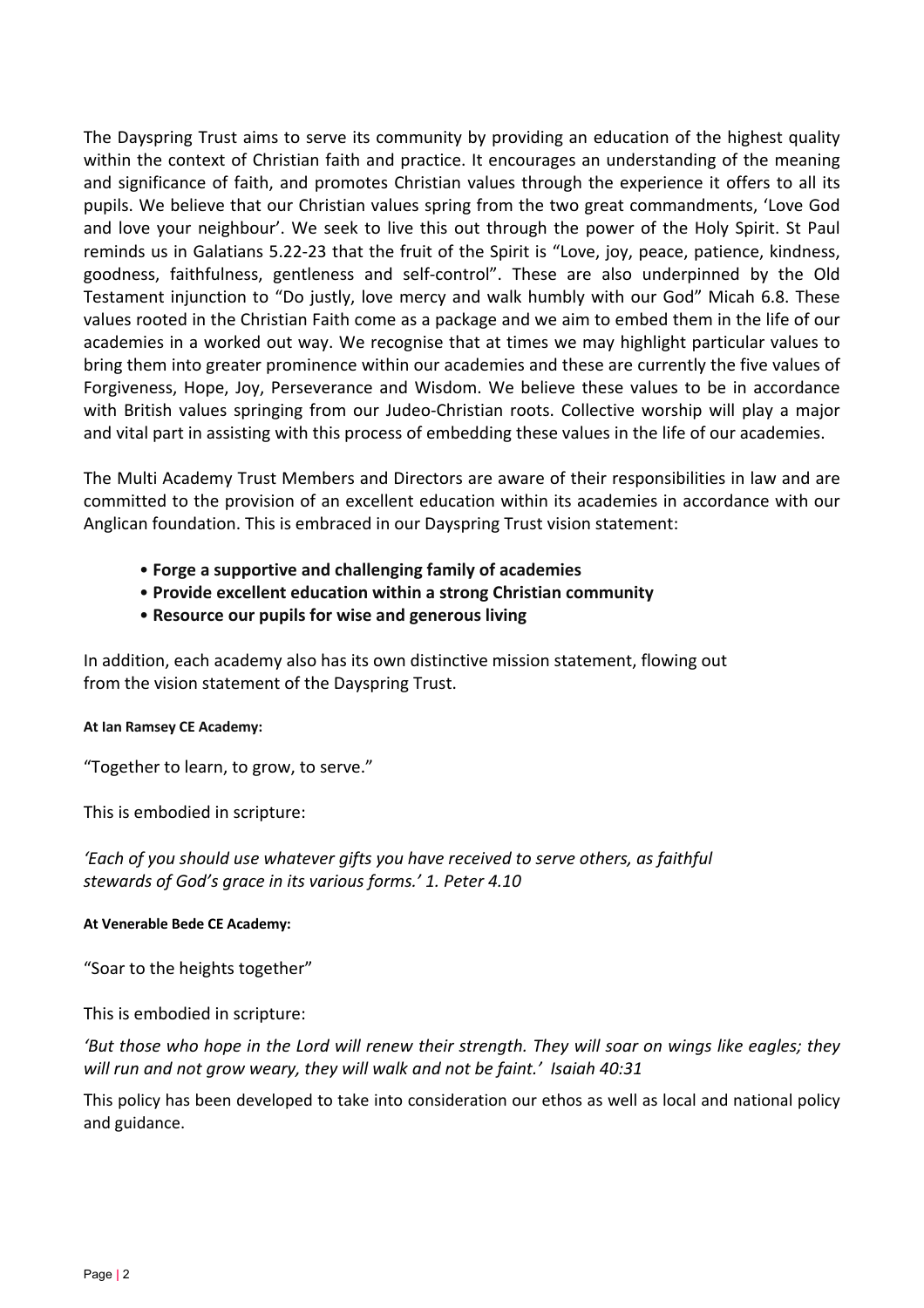# **Contents**

# **1. Introduction**

This plan is based on the contingency framework for managing local outbreaks of COVID-19 and the schools operational guidance, published by the Department for Education (DfE).

We will only implement some, or all, of the measures in this plan in response to recommendations provided by our local authority (LA), directors of public health (DsPH), Public Health England (PHE) health protection team or the national government.

It may be necessary to implement these measures in the following circumstances:

- To help manage a COVID-19 outbreak within the school. Actions will be considered when either of the following thresholds are met:
	- **There are 5 positive cases amongst pupils or staff who are likely to have mixed closely within a 10-day period**
	- **10% of pupils or staff who are likely to have mixed closely test positive within a 10-day period**
- If COVID-19 infection rates in the community are extremely high, and other measures have failed to reduce transmission
- As part of a package of measures responding to a 'variant of concern' (VoC)
- $\geq$  To prevent unsustainable pressure on the NHS

# **2. Seeking public health advice**

When one of the thresholds above is met, we will review the testing, hygiene and ventilation measures already in place.

We will also seek public health advice from a director of public health or health protection team. Lisa Cockburn, Executive Operations Manager will be responsible for seeking this advice, and will do so by telephoning the DfE helpline (0800 046 8687).

# **3. Testing**

If recommended, we will increase the use of home testing by pupils and staff. If it is advised that we reintroduce an asymptomatic testing site (ATS) at our school, we will consult with the director of public health (DsPH) to discuss any further support we need to do this.

If we reintroduce on-site asymptomatic testing:

We will agree detailed plans and communicate these with staff, pupils and parents/carers as soon as is practicable.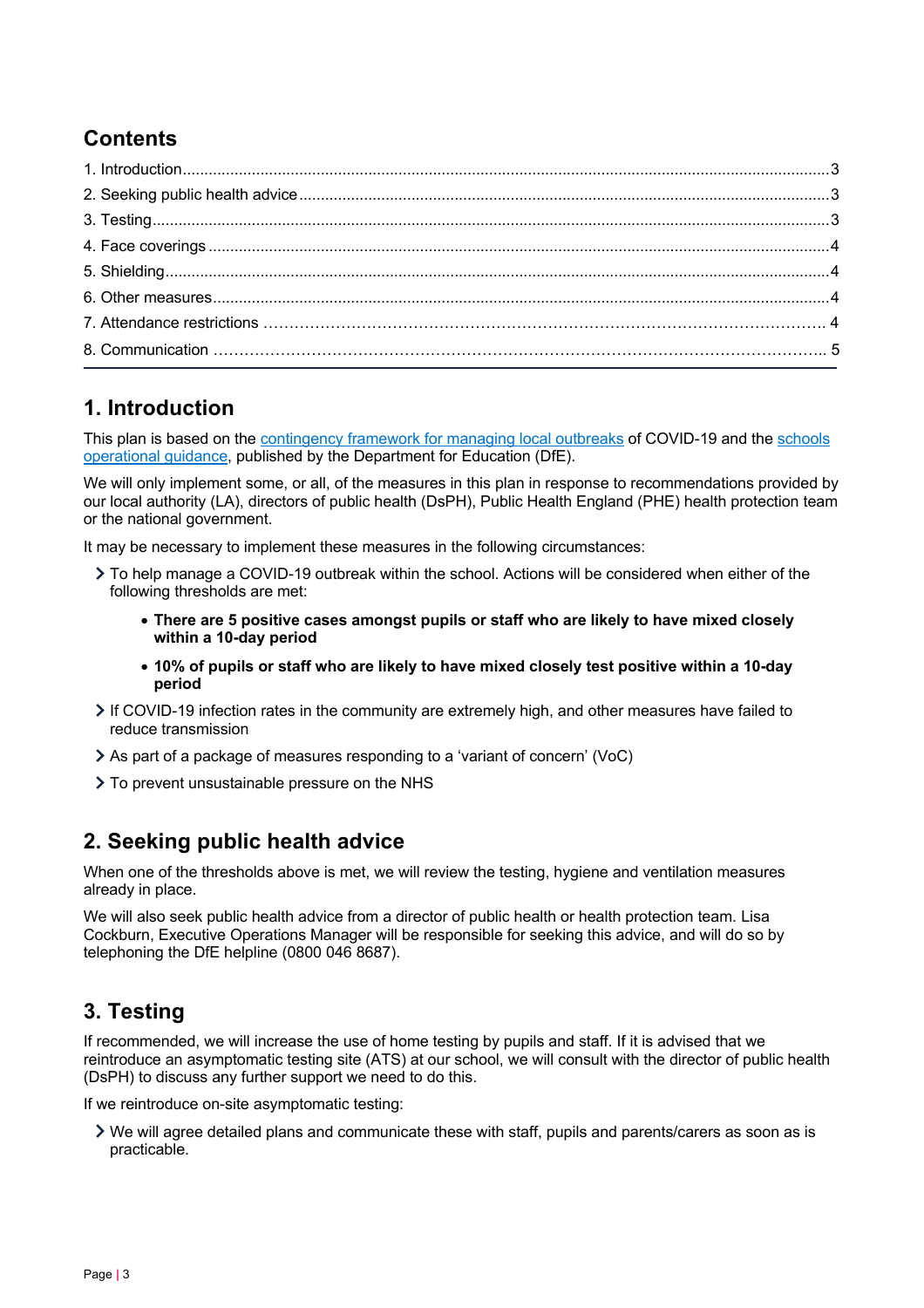- $\geq$  Testing will take place at an agreed time to suit the educational needs of the pupils and meet the requirements of local government
- Testing sites will be set up in the same routine as used previously in school (Activity Hall and Sports Hall/Main Hall).
- Testing will take place in line with guidance from the government (normally 3-5 days apart). Testing will take place between the hours of 8-6pm (normally 9-3)
- Onsite testing may take place with pupils and staff who provide consent. On occasion, testing may continue to be carried out in school for vulnerable pupils unable to carry out home LFD testing.
- On occasion, in the event of an outbreak LFT testing may be carried out in school regularly over specified periods, following advice from Public Health.

### **4. Face coverings**

If recommended (or in the event of a local outbreak in school or the local community) pupils, staff and visitors who are not exempt from wearing a face covering:

Will be asked to keep on or put on a face covering when arriving at school and moving around indoors in places where social distancing is difficult to maintain, such as in communal areas.

And/or:

- Will be asked to wear a face covering in classrooms or during activities, unless social distancing can be maintained or a face covering would impact on the ability to take part in exercise or strenuous activity.
- Staff, pupils and parents/carers will be informed of this decision as soon as practicable and a stock of face coverings will be maintained in school for this occasion.

# **5. Shielding**

We will adhere to national guidance on the reintroduction of shielding, which would apply to those on the shielded patient list (SPL). In this instance, we will:

- Request a copy of shielding letter from NHS to add to personnel records.
- We will speak to individuals required to shield about additional protective measures in school or arrangements for home working or learning.

### **6. Other measures**

Parents, carers, pupils and staff will be informed promptly about the introduction of control measures. This will be done via email to the registered address once a decision has been made.

If recommended, we will limit:

- > Residential educational visits
- > Open days
- > Transition or taster days
- > Parents coming into school
- > Live performances
- External visitors to the site (except for educational support agencies)

If recommended, we will reintroduce:

> Bubbles, to reduce mixing between groups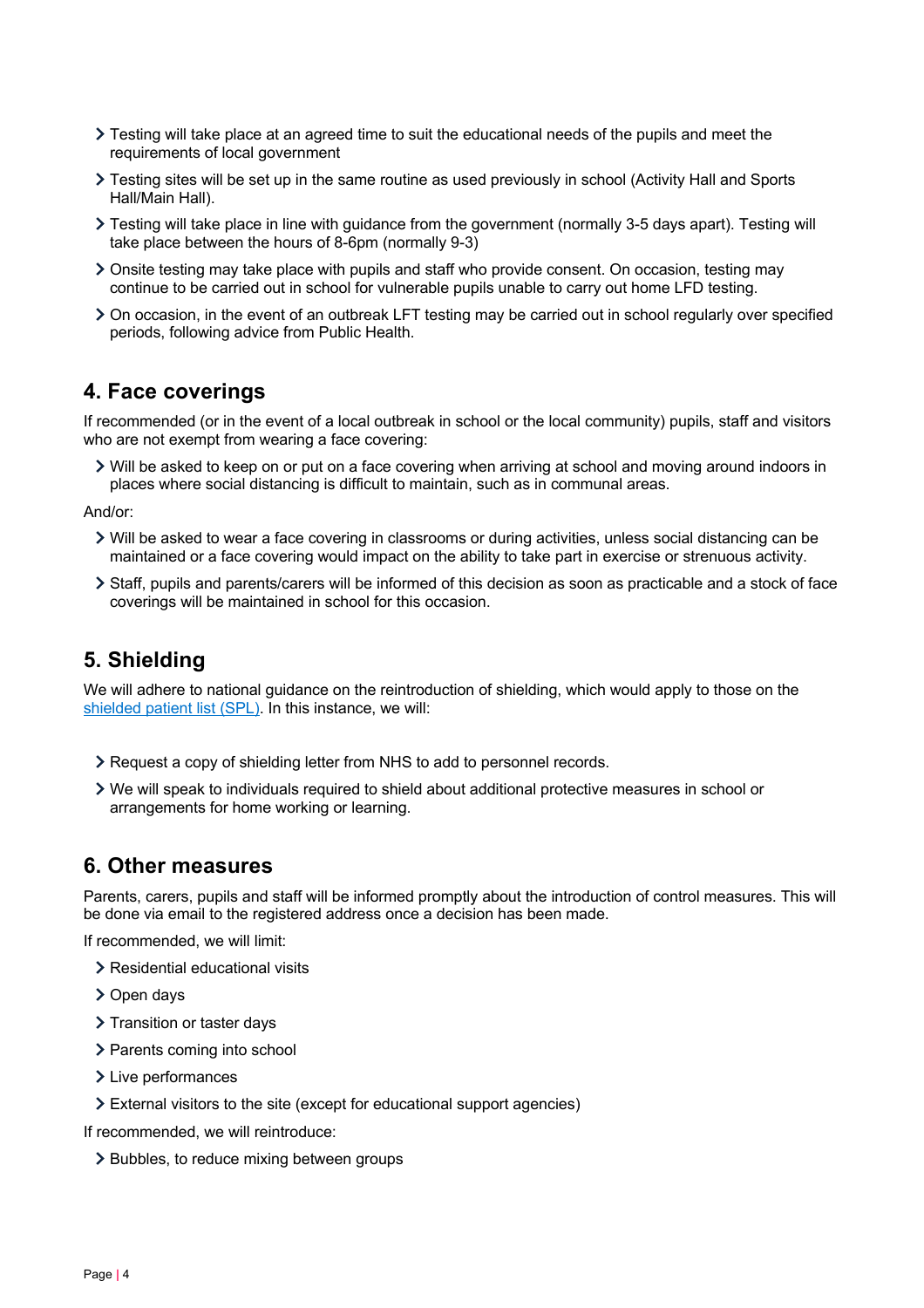# **7. Attendance restrictions**

Attendance restrictions will only be recommended as a last resort. If recommended, we will implement the measures in this section.

#### **7.1 Eligibility to remain in school**

If restrictions are recommended, we will stay open for:

- Vulnerable pupils
- Children of critical workers
- > Pupils not affected by an outbreak of positive cases

#### **7.2 Education and support for pupils at home**

Pupils may be required to stay at home and will receive remote education in the event of an outbreak.

We will aim to deliver remote education that meets the same quality and quantity of education that pupils would receive in school, as outlined in our remote learning policy.

We will support pupils, as is practicable, with IT resources when required.

The school will continue to provide free school meal provision in the way of a bank transfer payment for pupils eligible for benefits-related free school meals while they are not attending school because of COVID-19 isolation guidelines.

Welfare support will continue while pupils are at home (during term time).

#### **7.3 Before and after school activities / care**

We will limit or restrict before and after-school activities to those that need it most.

- We will restrict after school sports clubs and activities where required.
- We will restrict after school intervention groups as a last resort.

Any restrictions will be at the discretion of the Head Teacher and will be communicated to staff and pupils at the earliest convenience.

#### **7.4 Safeguarding**

- We will review our child protection policy to make sure it reflects the local restrictions and remains effective.
- We will have a senior member of staff on site at all times, DSL / DDSL will be on call.
- We will aim to have a trained first aider on site at all times.

On occasions where there is no DSL or deputy on site, a senior leader will take responsibility for co-ordinating safeguarding on site.

When vulnerable pupils are absent, we will:

- Carry out regular welfare calls to pupils/parents/carers and, where appropriate, social workers and the local authority, to work out the reason for absence
- Encourage attendance
- Ensure vulnerable pupils can access appropriate education and support while at home
- Maintain contact, and check regularly that the pupil is able to access remote education provision
- > Provide suitable IT equipment where required.